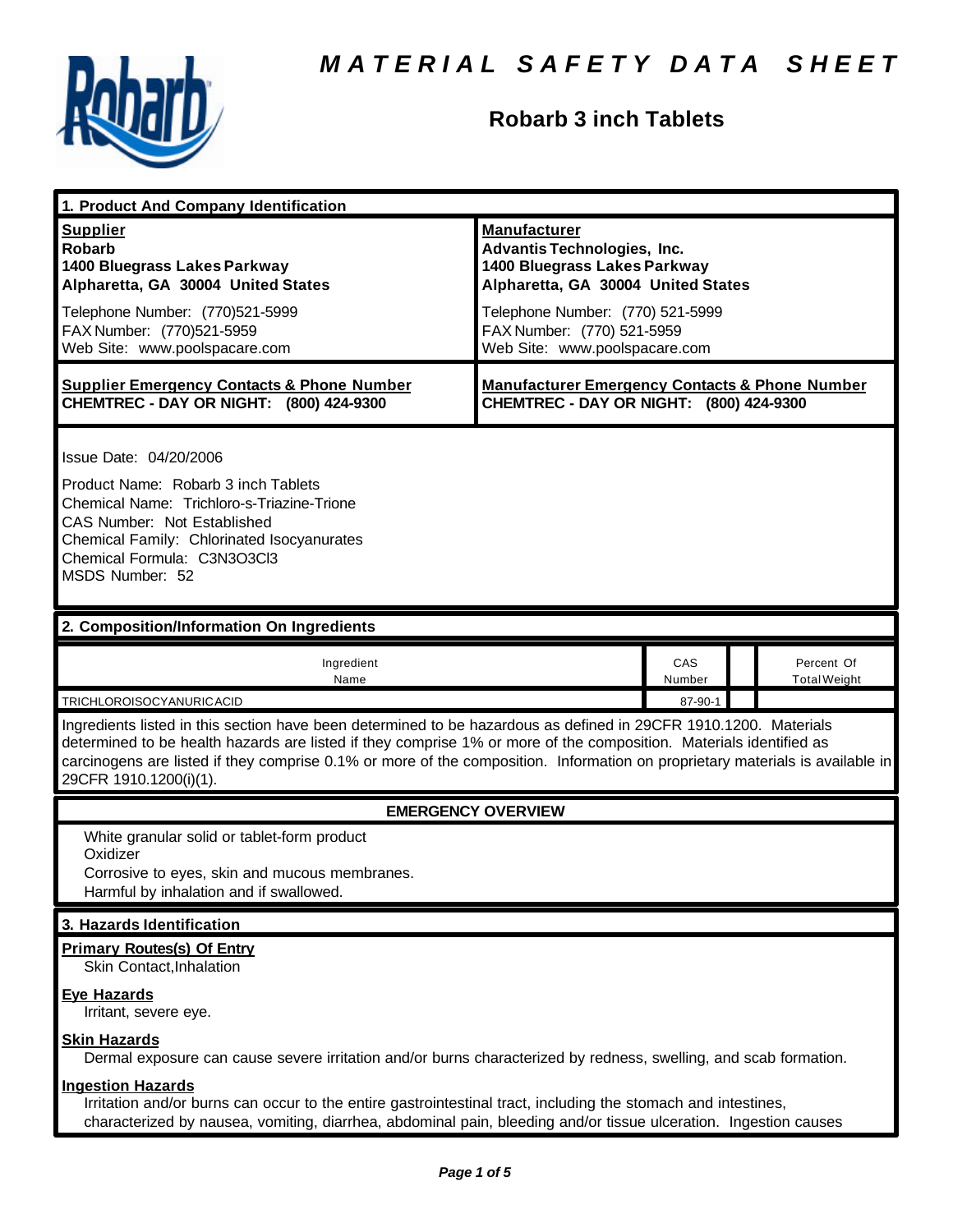## **Robarb 3 inch Tablets**

#### **3. Hazards Identification - Continued**

#### **Ingestion Hazards - Continued**

severe damage to the gastrointestinal tract with the potential to cause perforation.

#### **Inhalation Hazards**

Causes respiratory tract irritation.

#### **Signs And Symptoms**

Irritation of Eyes and Respiratory Passages

#### **Conditions Aggravated By Exposure** Asthma, Respiatory and Cardiovascular Disease

#### **First Aid (Pictograms)**



#### **4. First Aid Measures**

#### **Eye**

In case of contact, hold eyelids apart and immediately flush eyes with plenty of water for at least 20 minutes. Get medical attention immediately.

#### **Skin**

In case of contact, immediately flush skin with plenty of water. Get medical attention immediately if irritation (redness, rash, blistering) develops and persists.

#### **Ingestion**

Drink large amounts of water. Avoid Alcohol. Do not induce vomiting. Contact a physician or poison control.

#### **Inhalation**

If inhaled, remove to fresh air.

#### **Note To Physician**

**Corrosive** 

Incase of ingestion DO NOT induce vomiting. No specific antidote. Treat symptomatically and supportively.

#### **Fire Fighting (Pictograms)**



#### **5. Fire Fighting Measures**

Flash Point: n/a °F Flammability Class: NOT FLAMMABLE

#### **Fire And Explosion Hazards**

SMALL QUANTITIES OF WATER WILL REACT WITH THIS PRODUCT TO FORM HAZARDOUS AMOUNTS OF NITROGEN TRICHLORIDE(VIOLENT EXPLOSIVE)

#### **Extinguishing Media**

In case of fire, soak (flood) with water. CAUTION DO NOT USE DRY CHEMICAL CONTAINING AMMONIA **COMPOUNDS** 

#### **Fire Fighting Instructions**

Firefighters should wear self-contained breathing apparatus and full protective gear.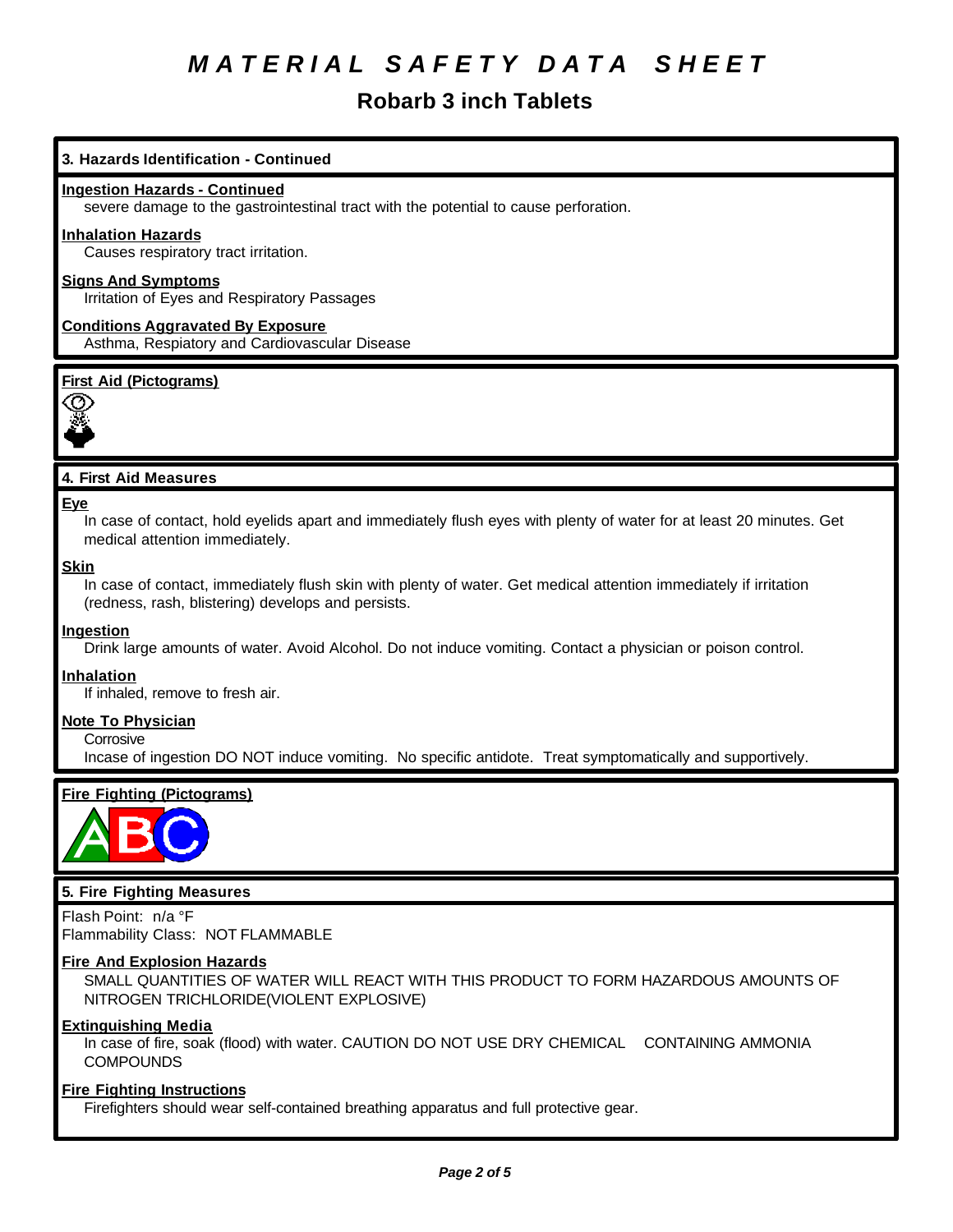## **Robarb 3 inch Tablets**

### **5. Fire Fighting Measures - Continued**

### **Fire Fighting Instructions - Continued**

#### **6. Accidental Release Measures**

Clean up spill immediately. Complete cleanup on dry basis if possible. Use appropriate personal protective equipment (PPE). Use appropriate containers to avoid environmental contamination. Spills greater than 100 pounds constitute a reportable quantitiy by the US EPA

#### **Handling & Storage (Pictograms)**



#### **7. Handling And Storage**

#### **Handling And Storage Precautions**

**Keep out of reach of children.** Store material in a cool and dry place. Do not reuse container

#### **Storage Precautions**

Keep out of reach of children. Store in a cool dry place. Do not Reuse container. Keep away from other types of chlorinating compounds and organic material. KEEP AWAY FROM AMMONIA AND AMMONIA COMPOUNDS. Do not store above 60C/140F.

#### **Work/Hygienic Practices**

Use safe chemical handling procedures suitable for the hazards presended by this material.

#### **Protective Clothing (Pictograms)**



#### **8. Exposure Controls/Personal Protection**

#### **Engineering Controls**

Use with adequate general and local exhaust ventilation.

#### **Eye/Face Protection**

Safety glasses with side shields or goggles.

#### **Skin Protection**

Chemical-resistant gloves. Wear long sleeves.

#### **Respiratory Protection**

Respiratory protection not normally required. A respiratory protection program that meets OSHA 1910.134 must be followed whenever workplace conditions warrant a respirator's use.

#### **9. Physical And Chemical Properties**

#### **Appearance**

White tablet or stick

#### **Odor**

**Chlorine** 

Chemical Type: Mixture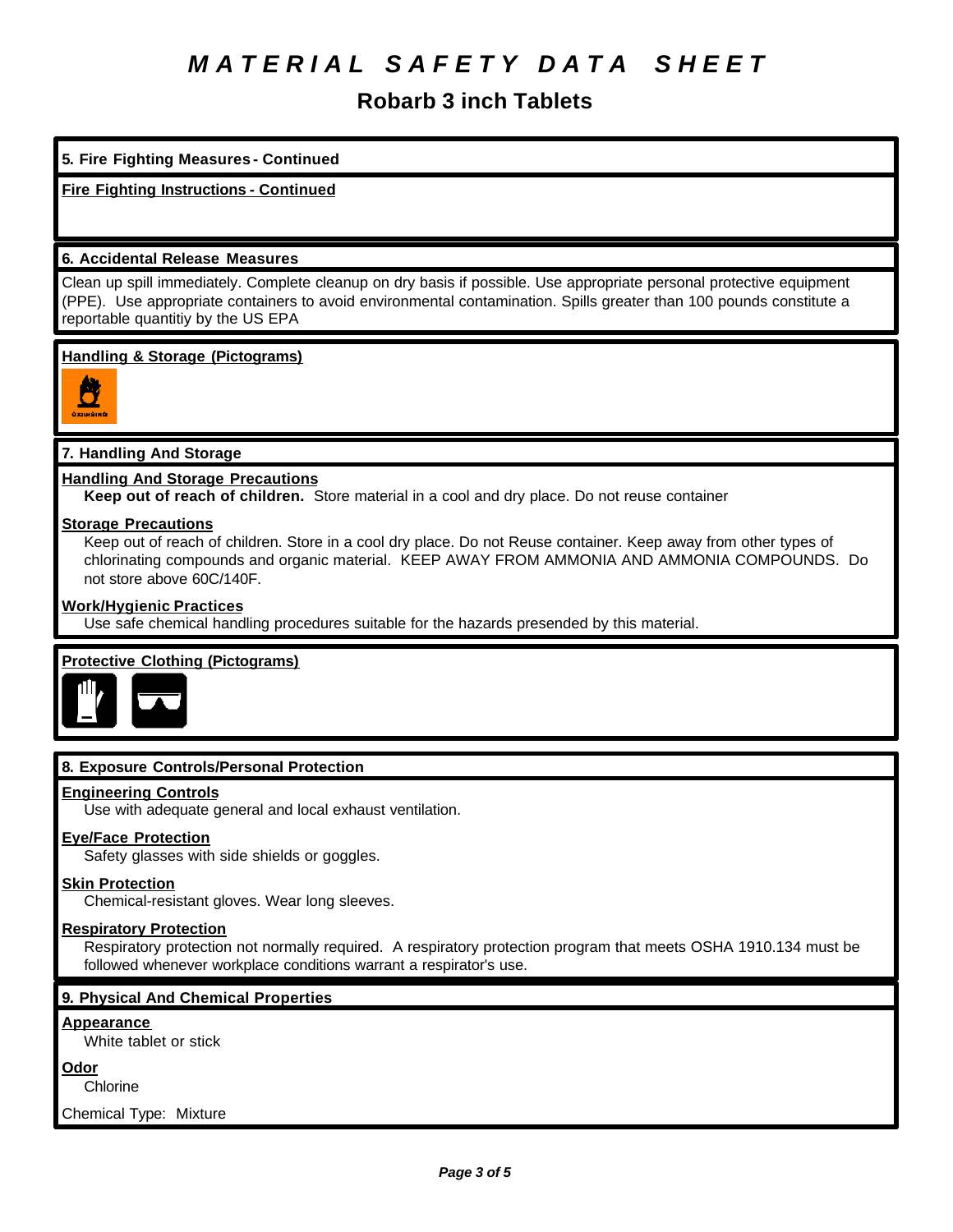## **Robarb 3 inch Tablets**

### **9. Physical And Chemical Properties - Continued**

### **Odor - Continued**

Physical State: Solid Melting Point: Not applicable °F Boiling Point: Not applicable °F Specific Gravity: >1 Molecular Weight: NOT DETERMINED Vapor Pressure: Not applicable Vapor Density: Not applicable pH Factor: 2.7-2.9 At a Concentration Of 1% solution Evaporation Rate: Not Applicable

#### **10. Stability And Reactivity**

Stability: STABLE Hazardous Polymerization: WILL NOT OCCUR

#### **Conditions To Avoid (Stability)**

THERMAL DECOMPOSITION MAY PRODUCE CHLORINE AND OTHER TOXIC GASES

#### **Incompatible Materials**

Reducing agents and Oxidizers, Nitrogen containing compounds, Calcium hypochlorite, Alkalies, Acids, Bases

#### **Hazardous Decomposition Products**

Chlorine gas

#### **Conditions To Avoid (Polymerization)**

Water on product while in container. Humidity

#### **11. Toxicological Information**

## **Eye Effects**

**Corrosive** 

**Skin Effects**

**Corrosive** 

#### **Acute Oral Effects**

Rat Oral LD50: 490 mg/kg

#### **Acute Inhalation Effects**

Rat inhalation: Approx. 0.68 mg/l/4 hour - (nose only)

#### **Chronic/Carcinogenicity**

Not known to be a carcinogen. Not classified by IARC, OSHA, EPA. Not included in NTP 10th Report on Carcinogens.

#### **Reproductive Effects**

There are no known or reported effects on reproductive function or fetal development. Toxilogical investigation indicates it does not effect reproductive function of fetal development.

#### **Mutagenicity (Genetic Effects)**

Not mutagenic in five Salmonella strains and one E.coli strain with or without mammalian microsomal activation.

#### **12. Ecological Information**

#### **Acute Toxicity - Fish And Invertebrates**

96 hour-LC50, Fish: 0.32 mg/l (Rainbow trout) 0.30 mg/l (bluegill sunfish) 96 hour-LC50, Daphnia magna: 0.21 mg/l